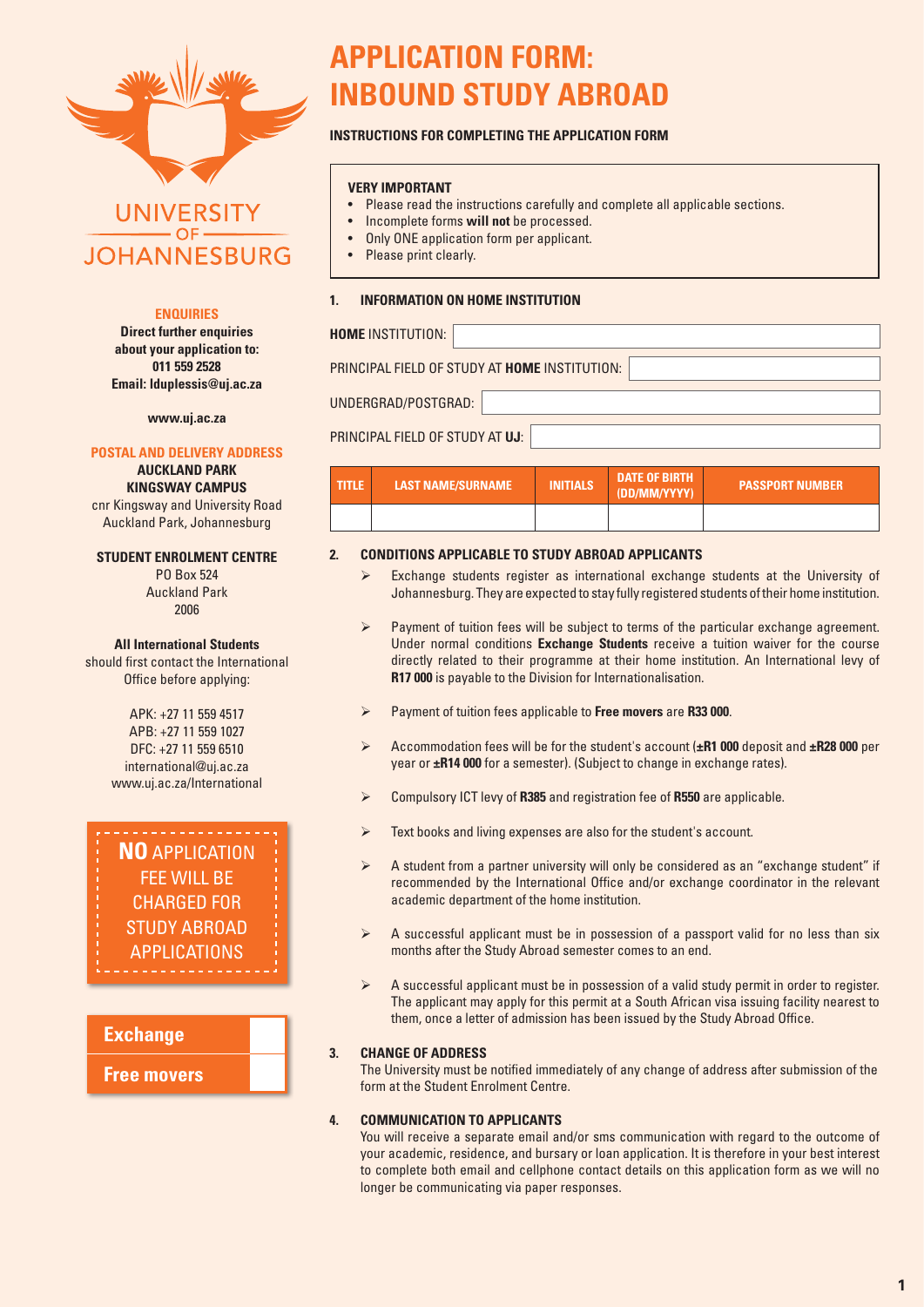# **5. ACADEMIC DOCUMENTS**

### **All documents required for this application must be certified.**

| 5.1 | All Applicants must include the following documents                                                                         | <b>Documents Required</b> |
|-----|-----------------------------------------------------------------------------------------------------------------------------|---------------------------|
|     | Academic Transcripts in English                                                                                             |                           |
|     | Passport (the identification pages)                                                                                         |                           |
|     | Proof of South African registered medical aid                                                                               |                           |
|     | Proof of English Language Proficiency<br>(UJ recognises the IELTS test and undergraduate students should pass at a Level 6) |                           |
|     | Recommendation from relevant academic staff member                                                                          |                           |

### **6. STUDY PERIOD AND APPLICATION DEADLINES**

| <b>TIME PERIOD</b>      | <b>\TICK APPROPRIATE BOX \</b> | <b>TIME PERIOD</b>      | <b>TICK APPROPRIATE BOX</b> |
|-------------------------|--------------------------------|-------------------------|-----------------------------|
| Semester 1 (Feb - June) |                                | Full year (Feb - Nov)   |                             |
| Semester 2 (July - Nov) |                                | Full year (July - June) |                             |

 $\triangleright$  Application deadlines:

- Semester 1 30 September
- Semester 2 31 March

Start Date: End Date:

Have you been in contact with an academic at the University of Johannesburg?

If so, please provide the full contact details: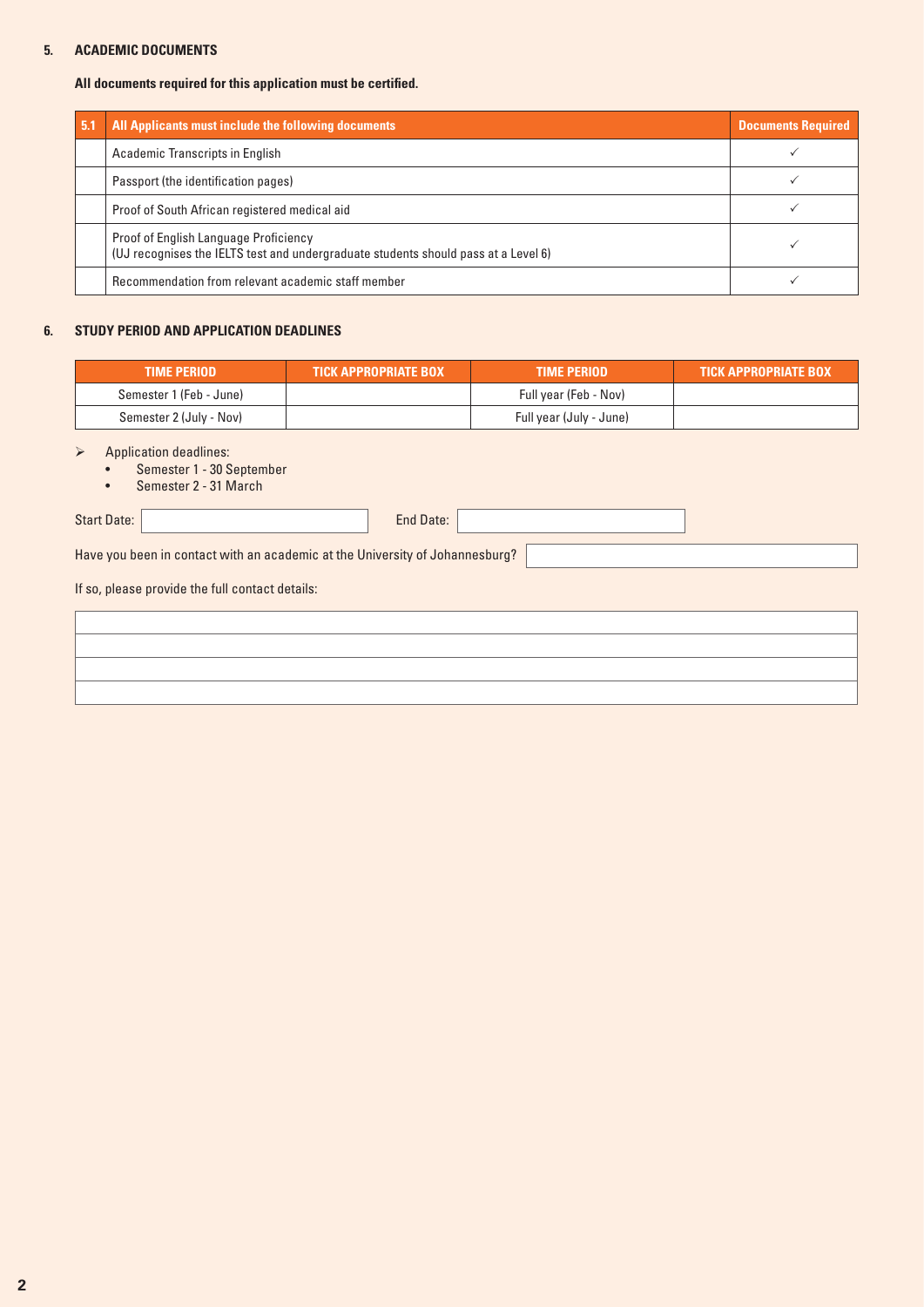|                | <b>TE FOR OFFICE USE ONLY</b>                        |                         |                              | STUDENT NUMBER STICKER<br><b>STUDENT NUMBER (PREVIOUSLY ALLOCATED)</b> |
|----------------|------------------------------------------------------|-------------------------|------------------------------|------------------------------------------------------------------------|
|                | <b>FILEPLAN NUMBER</b>                               | 9FD/9.1.3.1             |                              |                                                                        |
| $APS \leq 17$  | <b>SA WITH INTERNATIONAL</b><br><b>QUALIFICATION</b> | <b>EXTRA-CURRICULAR</b> | <b>DOCUMENTS OUTSTANDING</b> | <b>DISABILITY</b>                                                      |
| F7             | <b>UNDERGRADUATE</b>                                 | <b>INTERNATIONAL</b>    | <b>ORANGE CARPET</b>         | <b>RPL</b>                                                             |
| <b>ACE/NCV</b> | <b>POSTGRADUATE</b>                                  | <b>ACCOMMODATION</b>    |                              |                                                                        |
| $- - - - - -$  |                                                      |                         |                              |                                                                        |

| <b>NOTES:</b> |  |  |  |
|---------------|--|--|--|
|               |  |  |  |
|               |  |  |  |

| <b>DESCRIPTION</b>                | <b>DATE</b> | <b>STATUS</b> |
|-----------------------------------|-------------|---------------|
| 1st Choice                        |             |               |
| <b>2nd Choice (if applicable)</b> |             |               |

Signature: Supervisor (Undergraduate/Postgraduate) Manus AND/OR Signature: HOD

AND/OR

# **III ACADEMIC APPLICATION**

### **Consent to collect and process personal information:**

1. I/we, the undersigned applicant/parent/legal guardian, hereby consent to the collection and processing of my personal information for the purpose of processing this application form and all relevant administrative and governance purposes relating thereto. I/we confirm that the personal information supplied is true and accurate and that I/we acknowledge that it is adequate, relevant and not excessive.

| l section A: Qualification details |  |
|------------------------------------|--|
|------------------------------------|--|

| <b>APPLICATION FOR YEAR OF STUDY</b>                                                   |  |  |  |  |  |  |  |  |  |  |
|----------------------------------------------------------------------------------------|--|--|--|--|--|--|--|--|--|--|
| First choice of study e.g. BCom (Accounting)<br>Qualification code (As per prospectus) |  |  |  |  |  |  |  |  |  |  |
| Second choice of study e.g. BCom (Finance)<br>Qualification code (As per prospectus)   |  |  |  |  |  |  |  |  |  |  |

### **NB: 1. Please ensure that you qualify for the above programme choices. Third and fourth choices will not be considered.**

|    | Section B: Personal Details                   |  |  |  |  |  |  |  |  |  |  |
|----|-----------------------------------------------|--|--|--|--|--|--|--|--|--|--|
| 1. | <b>Identity number</b>                        |  |  |  |  |  |  |  |  |  |  |
| 2. | Passport number (International students only) |  |  |  |  |  |  |  |  |  |  |
| 3. | Title (Dr/Mr/Mrs/Ms, etc.)                    |  |  |  |  |  |  |  |  |  |  |
| 4. | Initial(s)                                    |  |  |  |  |  |  |  |  |  |  |
| 5. | Surname                                       |  |  |  |  |  |  |  |  |  |  |
| 6. | First names in full                           |  |  |  |  |  |  |  |  |  |  |
|    |                                               |  |  |  |  |  |  |  |  |  |  |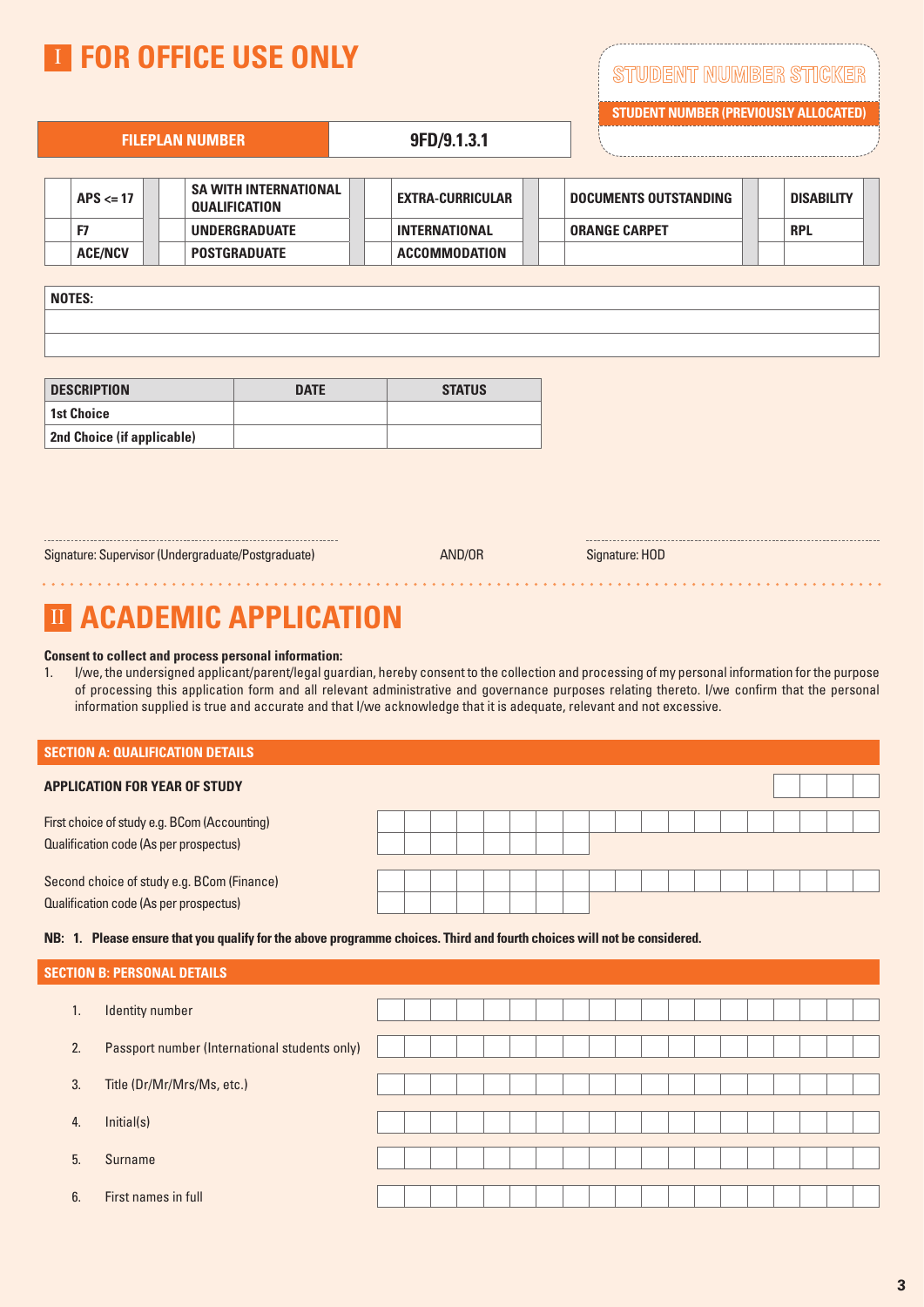| Date of birth e.g. |  |  |  |  |
|--------------------|--|--|--|--|
|                    |  |  |  |  |

8. Gender Male Male Female



9. Home language (Mark with an "X")

| Afrikaans      | Sesotho sa Leboa               |
|----------------|--------------------------------|
| English        | Setswana                       |
| IsiNdebele     | SiSwati                        |
| IsiXhosa       | Tshivenda                      |
| <b>IsiZulu</b> | Xitsonga                       |
| Sesotho        | Other Home Languages (Specify) |

10. Population group (COMPULSORY) (Information required for government reporting purposes)

| 10.AI | nır<br>_ _ _ _ _ | ла | White | Othe<br>____ |  |
|-------|------------------|----|-------|--------------|--|

# 11. International Citizenship, indicate your country of origin:

| Angola                    | Namibia   |  | Countries in Asia                 |  |
|---------------------------|-----------|--|-----------------------------------|--|
| Botswana                  | Swaziland |  | Countries in Australia & Oceania  |  |
| Lesotho                   | Zambia    |  | <b>Countries in Europe</b>        |  |
| Malawi<br>Zimbabwe        |           |  | <b>Countries in North America</b> |  |
| Mozambique                |           |  | <b>Countries in South America</b> |  |
| Other countries (Specify) |           |  | Other (Specify)                   |  |

12. Current and previous activity: Please indicate your current and previous activity (Please tick **all** relevant blocks)

|                           | <b>Current</b> | <b>Previous</b> |                           | <b>Current</b> | <b>Previous</b> |
|---------------------------|----------------|-----------------|---------------------------|----------------|-----------------|
| Grade 11/Grade 12 learner |                |                 | Technical college student |                |                 |
| Labour force (work)       |                |                 | Technikon student         |                |                 |
| Nursing college student   |                |                 | Unemployed                |                |                 |
| Teachers' college student |                |                 | University student        |                |                 |
| Other                     |                |                 |                           |                |                 |

# **SECTION C: SCHOOL-LEAVING DETAILS**

# 1. Highest grade passed to date

| ∽ | rear |  |  | .<br>$\cdot$ $-$ | Year |  |  |
|---|------|--|--|------------------|------|--|--|

# **No mid-year Grade 12 marks will be accepted.**

2. Type of school-leaving results

| International Results  |  |
|------------------------|--|
| South African Grade 12 |  |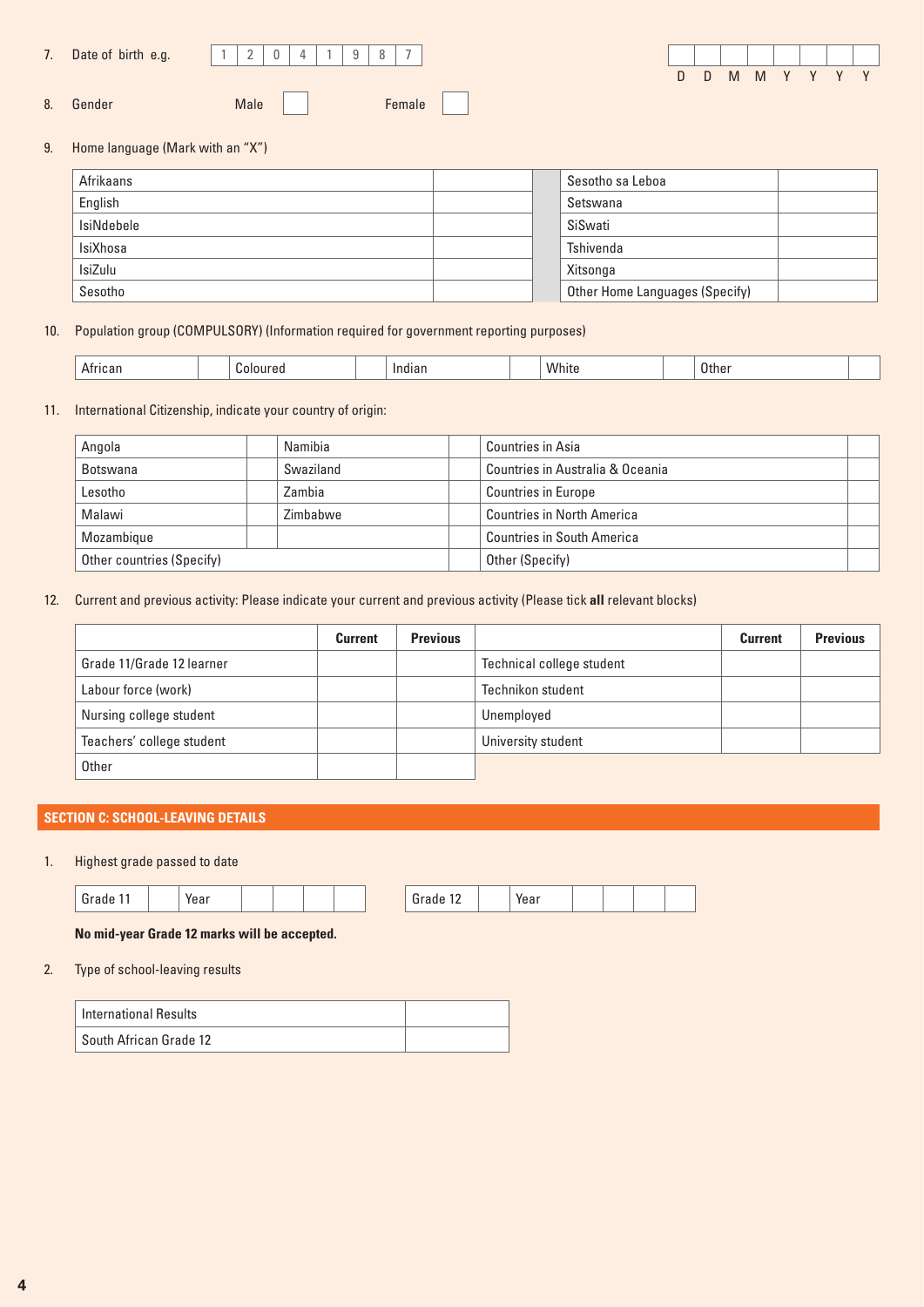### 1. PREVIOUS HIGHER EDUCATION STUDIES

Supply full details of studies at higher education institution(s) as indicated on previous page, if applicable. For registration purposes, the following are regarded as higher education institutions: universities, previous technikons, and teachers' training and technical colleges. In the event of discontinuation of studies, indicate the date of cancellation.

| Year from | Year to | Higher education<br>institution | Field of study<br>(e.g. BA, BCom, MSc (Zoology)) | Result (e.g. cancelled, failed,<br>degree obtained) |
|-----------|---------|---------------------------------|--------------------------------------------------|-----------------------------------------------------|
|           |         |                                 |                                                  |                                                     |
|           |         |                                 |                                                  |                                                     |
|           |         |                                 |                                                  |                                                     |
|           |         |                                 |                                                  |                                                     |
|           |         |                                 |                                                  |                                                     |
|           |         |                                 |                                                  |                                                     |
|           |         |                                 |                                                  |                                                     |

### **SECTION E: OTHER PARTICULARS**

# 1. DO YOU HAVE A DISABILITY?

Please indicate with a tick  $\sqrt{\frac{\ln n}{n}}$  either of the boxes below:  $\checkmark$ 

Yes | No

1.1 If "Yes", please indicate with a tick  $\checkmark$  which one of the disability categories below is most applicable to the nature of your disability:  $\checkmark$ 

| Communication (Talking, listening)      |  | Multiple                                                   |  |
|-----------------------------------------|--|------------------------------------------------------------|--|
| Emotional (Behavioural & psychological) |  | Physical (Moving, standing, grasping)                      |  |
| Hearing (Difficulties in hearing, deaf) |  | Sight (Blindness, reduced vision, glasses and/or albinism) |  |
| Learning (Difficulties in learning)     |  |                                                            |  |

In order for the *Office: People with Disabilities* to facilitate support and reasonable accommodation, please give in detail **the nature** of your disability, e.g. use of wheelchair, crutches.

The University must be informed of certain disabilities in order to determine whether it is able to make special arrangements to accommodate persons with such disabilities. It is the prospective student's responsibility to inform *PsyCaD's Office: People with Disabilities* and to make a declaration to the relevant professional board/s (where applicable) in this regard. Confidential advice can be obtained from the Office: People with Disabilities, psycadinfo@uj.ac.za / ashmoren@uj.ac.za or 011 559 3745.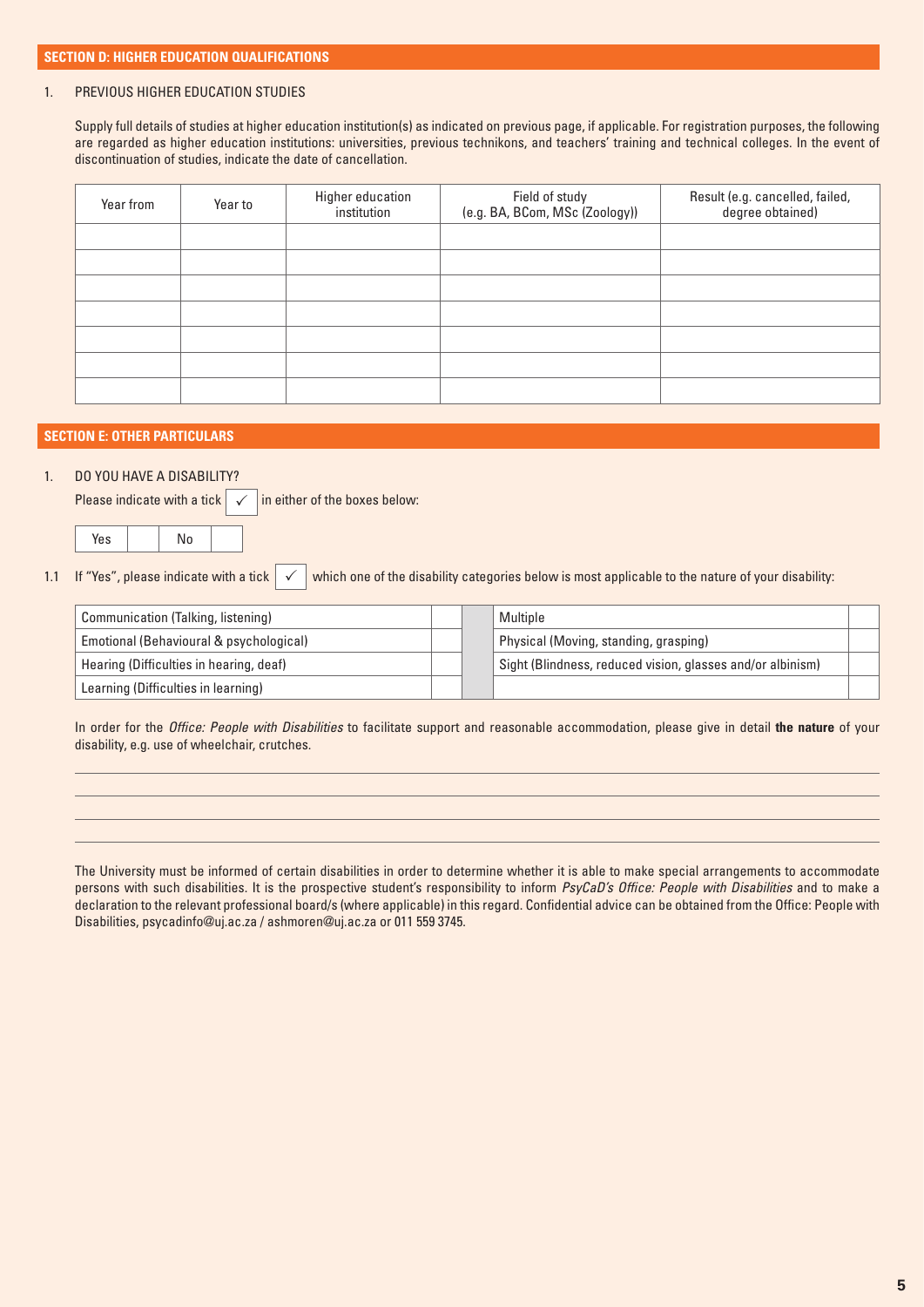# **1. APPLICANT'S ADDRESSES**

1.1 Applicant's postal address

Postal code

1.2 Applicant's study/physical address

|  |  |  |  |  | Postal code |  |  |  |
|--|--|--|--|--|-------------|--|--|--|

# 1.3 Contact telephone numbers:

Home

Work (If applicable)

SA cellphone

International cellphone

Email

# **2. ADDRESS: PARENT/GUARDIAN/NEXT-OF-KIN**

- 2.1 Title (e.g. Mr/Mrs/Ms/Miss)
- 2.2 Initial(s)
- 2.3 Surname
- 2.4 Postal/physical address
- 2.6 Telephone number
- 2.7 Cellphone number

2.8 Email

| Dialling code |        |  | Number |  |  |  |  |  |  |  |
|---------------|--------|--|--------|--|--|--|--|--|--|--|
| Dialling code | Number |  |        |  |  |  |  |  |  |  |
|               |        |  |        |  |  |  |  |  |  |  |
|               |        |  |        |  |  |  |  |  |  |  |
|               |        |  |        |  |  |  |  |  |  |  |

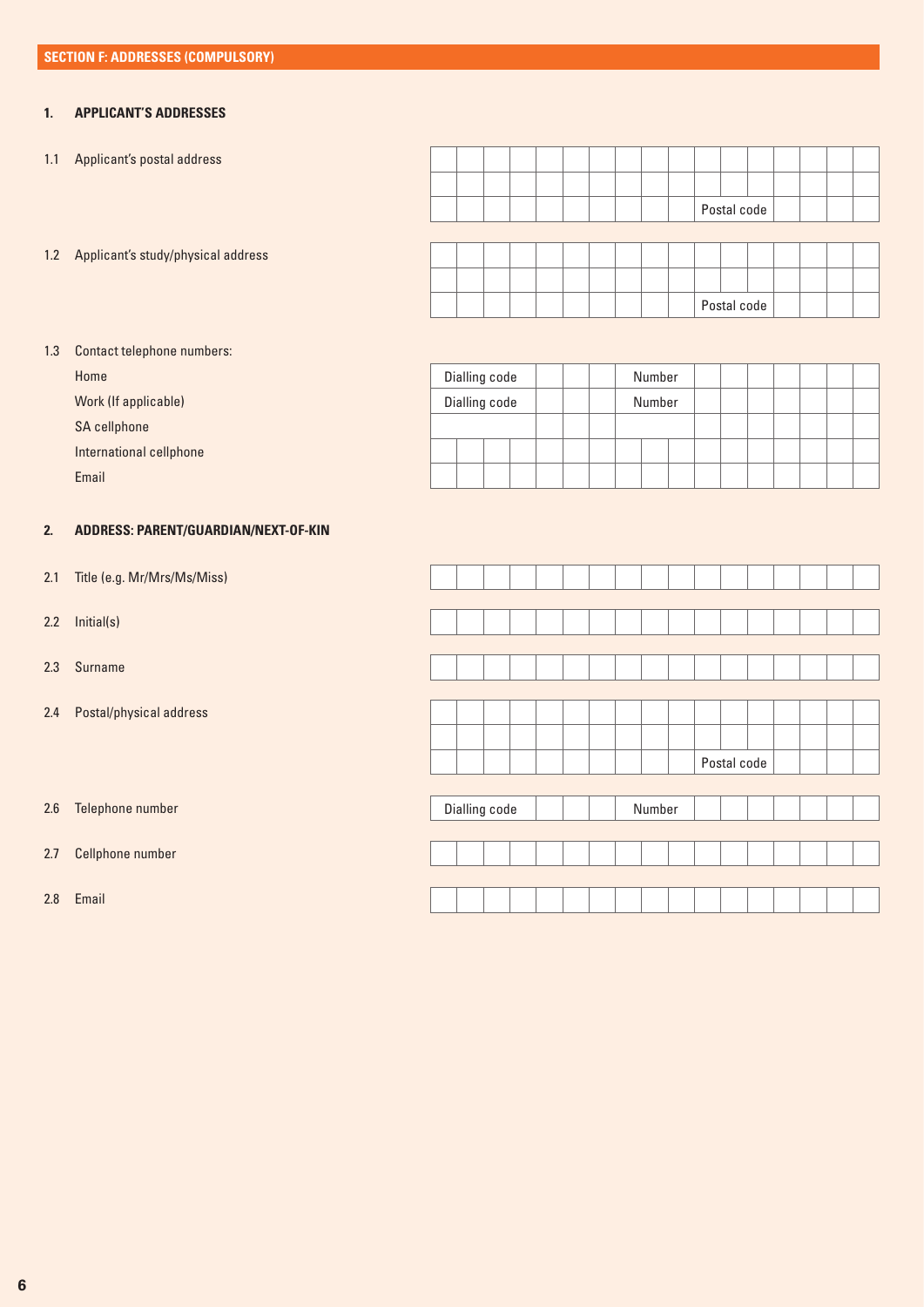Visit the relevant Faculty/Departmental website: http://www.uj.ac.za/EN/Faculties/Pages/default.aspx and list all the courses that you intend to follow (maximum of 4 courses per semester). Please note that course selection is subject to the course offering by departments and approval from relevant departments.

| <b>SUBJECT NAME</b>              | <b>SUBJECT CODE</b> | <b>DEPARTMENT</b>              | <b>FACULTY</b>                                        |
|----------------------------------|---------------------|--------------------------------|-------------------------------------------------------|
| EXAMPLE:<br>Logistics Management | 214                 | <b>Department of Logistics</b> | Faculty of Economic and<br><b>Management Sciences</b> |
|                                  |                     |                                |                                                       |
|                                  |                     |                                |                                                       |
|                                  |                     |                                |                                                       |
|                                  |                     |                                |                                                       |
|                                  |                     |                                |                                                       |
|                                  |                     |                                |                                                       |
|                                  |                     |                                |                                                       |

Number of credits required during semester (please indicate USA or ECTS):

## **DECLARATION BY HOME UNIVERSITY:**

| Name:                                                                  |  |  | I hereby state that (name and surname of the   |  |
|------------------------------------------------------------------------|--|--|------------------------------------------------|--|
| student)                                                               |  |  | has the full support of the home university to |  |
| spend the following period studying at the University of Johannesburg: |  |  |                                                |  |
| From:<br>ln.                                                           |  |  |                                                |  |

OFFICIAL STAMP OF THE UNIVERSITY